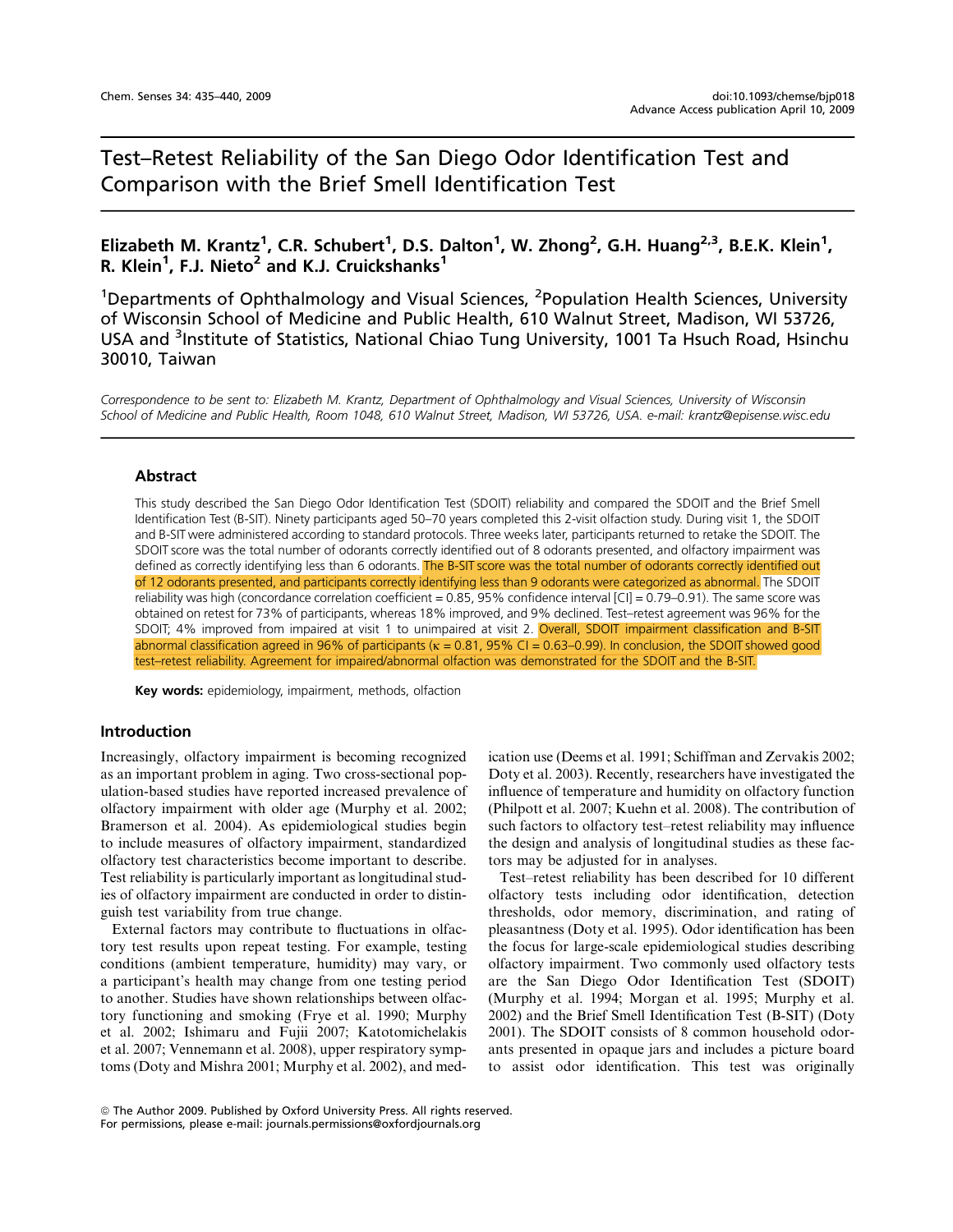developed for use in children but has also been used in adults (Morgan et al. 1995; Murphy et al. 2002; Schubert et al. 2008). The B-SIT is a shortened version of the University of Pennsylvania Smell Identification Test (UPSIT) and includes a booklet of 12 odorants that are released when scratched with a pencil tip. Both tests can be administered in a relatively short amount of time and in this way are amenable to testing populations. However, the B-SIT is more expensive than the SDOIT and therefore may not be feasible for large studies where cost is a major concern.

Test–retest reliability has been reported for the B-SIT among adults aged 18–83 years (Doty et al. 1995), but SDOIT reliability has not yet been reported in an older age range. SDOIT test–retest reliability among middle-aged and older adults is particularly relevant to studies of olfactory impairment and aging. In addition to describing test reliability, assessing agreement between classifications using the SDOIT and B-SIT is essential for comparisons across studies. The objectives of this study were to describe the SDOIT reliability in an adult population; assess the influence of nasal symptoms, general health, medications, and testing conditions (ambient temperature and humidity) on any changes in SDOIT score; and compare results from the SDOIT and the B-SIT.

# Materials and methods

Men and women aged 50–70 years were recruited between November 2006 and December 2007 from the Madison, WI, and Beaver Dam, WI, for participation in this 2-visit olfaction study. During the first visit, the SDOIT and the B-SIT were administered according to standardized protocols (Murphy et al. 1994; Morgan et al. 1995; Doty 2001; Murphy et al. 2002). The order of test administration was randomized. A brief health questionnaire providing information regarding upper respiratory symptoms in the past week, smoking status, and prescription medication use was also completed at the first visit. Specific questions used to assess upper respiratory symptoms included the following: 1) Have you had a cold within the past week (7 days)?, 2) Have you had any sinus problems in the past week (7 days)?, and 3) Do you have a stuffy nose now?. An average of 3 weeks later (range  $= 2-5$  weeks), participants returned for their second visit, during which the SDOIT was administered and health information collected once more. In addition, participants were asked if there had been a major change in their health status in the past month. Room temperature (measured in Fahrenheit degrees) and humidity (measured by percentage) were recorded at both visits.

Thirty-three men and 57 women participated in this study. One participant did not return for the second visit but did provide SDOIT and B-SIT comparative data from the first visit. Participants ranged in age from 50 to 70 years, with median age 57 years. At the first visit, 35 (38%) participants reported a current stuffy nose or a cold or sinus problems in the past week. Such participants were not excluded from the analysis so that estimates of test–retest reliability would be generalizable to epidemiological studies where all participants are tested, regardless of nasal symptoms. Only 3 (3%) participants reported current smoking.

The SDOIT consists of 8 common household odorants presented at intervals of 45 s to minimize adaptation. Odorants were kept in opaque containers, and participants were asked to close their eyes when the odor was presented to diminish visual cues. To assist identification, illustrations of the test odorants and 12 distracters were displayed on a picture board. Participants could choose any 1 of the 20 pictures to identify each odorant. Participants were informed of the correct name for odorants that were misidentified after the first presentation. After all 8 odorants had been presented in a randomized order, any misidentified odorants were presented again to allow for learning of unfamiliar odors that were detected. The total olfaction score using the SDOIT was defined as the cumulative number of odorants (score range = 0–8) correctly identified after a maximum of 2 presentations, and olfactory impairment was defined as correctly identifying fewer than 6 odorants (Murphy et al. 2002). Further details on this test have been published previously (Murphy et al. 2002).

The B-SIT includes 12 odorants embedded on scent strips and released when scratched with a pencil tip. A 4-category multiple choice question, asking what the scent smells most like, corresponded to the scent strip for each odorant. The B-SIT is a forced-choice test, meaning participants were instructed to identify each odorant as 1 of the 4 choices, even if no particular smell was perceived. The odorants used in the B-SIT are different from those used in the SDOIT, except for chocolate and cinnamon that are presented in both tests. The total olfaction score using the B-SIT was defined as the number of odorants correctly identified out of the 12 tested, and abnormal olfactory functioning was defined as correctly identifying fewer than 9 odorants (Doty 2001). For participants missing an individual odorant result on the B-SIT, the total score was set to missing. However, such participants may still be classified as normal or abnormal, if possible from the nonmissing odorant data. This study was approved by the University of Wisconsin-Madison Institutional Review Board, and all participants provided written informed consent.

#### Statistical methods

SDOIT reliability was estimated for 3 different levels of data. Agreement for each odorant and for classification of impairment between the 2 visits was calculated as a simple percentage. Reliability for the total olfaction score was estimated using the concordance correlation coefficient (CCC) (Lin 1989) with 95% confidence intervals (CIs) to measure the extent of agreement between olfaction scores at the first and second visit. The CCC describes the extent to which a square plot of the scores from visit 1 by scores from visit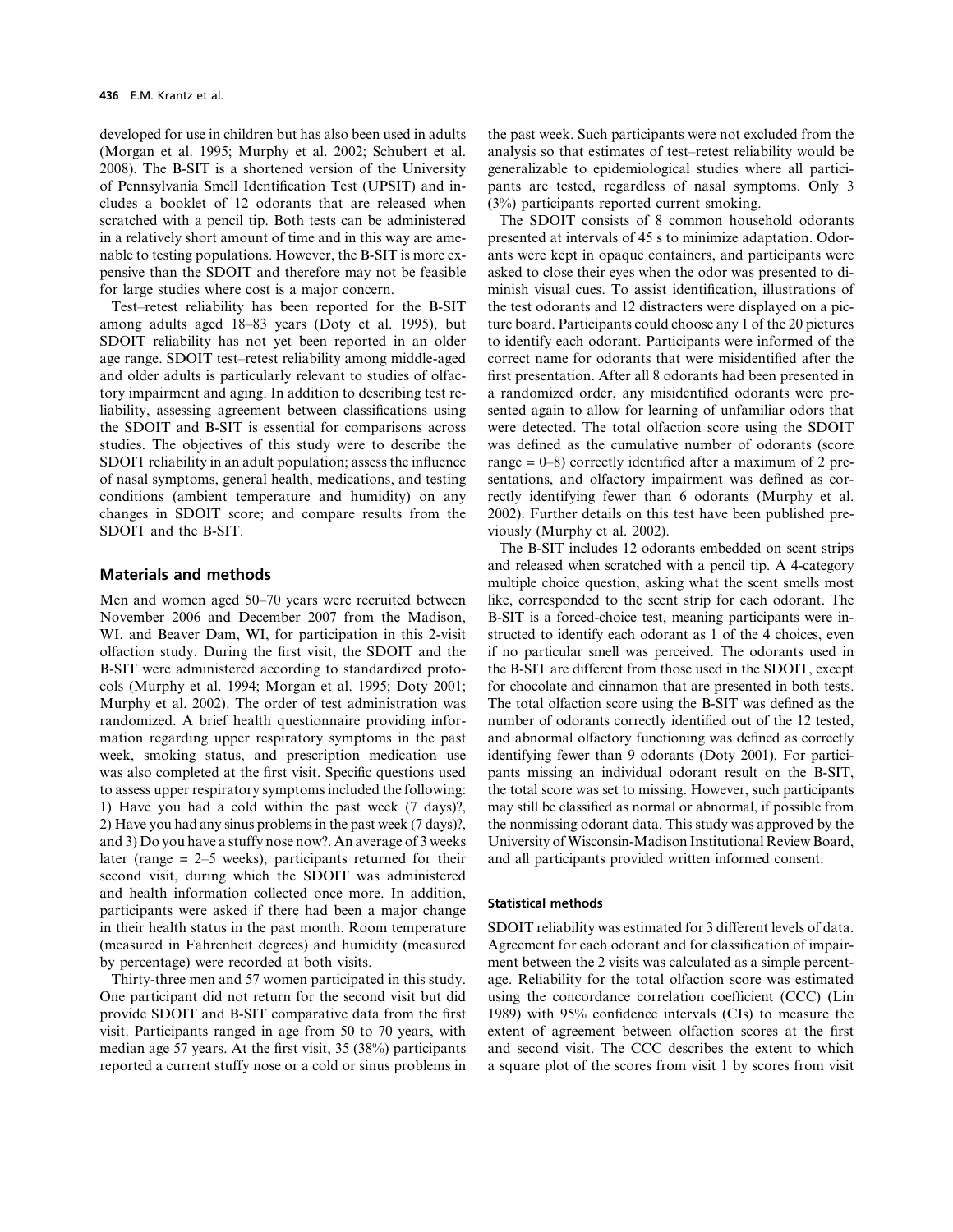2 corresponds to a  $45^{\circ}$  line (perfect concordance). In this way, it more appropriately describes agreement than the Pearson correlation coefficient, which measures the extent of any linear relationship.

Correlations between changes in SDOIT scores and changes in temperature or humidity were estimated using the Spearman correlation coefficient. Visit 1 SDOIT and B-SIT agreement was assessed using the kappa statistic with 95% CIs. Differences between SDOIT and B-SIT correct identification of the odorants cinnamon and chocolate were tested with McNemar's test. SAS 9.1 (SAS Institute Inc, Cary, NC) and Stata 10.1 (StataCorp, College Station, TX) statistical software were used for analyses.

# **Results**

#### SDOIT reliability

In terms of correctly identifying individual odorants, percent agreement ranged from 84% for bubble gum to 98% for mustard (Figure 1). Most of this agreement involved correct identification of an odorant at both visits, with few participants incorrectly identifying an odorant at both visits. Disagreement occurred in both directions (incorrect identification followed by correct identification or correct identification followed by incorrect identification) with similar frequencies for most odorants, although bubble gum and baby powder tended to show greater numbers with incorrect identification at visit 1 and correct identification at visit 2  $(n = 10$  and 8, respectively) than vice versa  $(n = 4$  and 2, respectively).

Total olfaction scores also agreed well (CCC =  $0.85, 95\%$ )  $CI = 0.79 - 0.91$ , Figure 2). The mean SDOIT score was  $7.18$ (standard deviation  $[SD] = 1.52$ ) for visit 1 and 7.35  $(SD =$ 1.49) for visit 2. Thus, the mean difference between scores at visit 2 and visit 1 was  $0.17$  (SD = 0.82). Most (73%) scored the same on the SDOIT at both visits, whereas 18% improved (8 by 1 unit, 7 by 2, and 1 by 3), and 9% declined (7 by 1 unit and 1 by 3 units). Thus, among the 24 participants whose SDOIT score changed from visit 1 to visit 2,



Figure 1 Percent agreement between visits 1 and 2 for correct identification of each odorant included in the SDOIT. Shading indicates types of agreement present (correct identification at both visits vs. incorrect identification at both visits).

the majority (63%) changed by only one unit. Few of the changes in SDOIT score resulted in a change in olfactory impairment classification. All 76 participants classified as unimpaired at visit 1 remained unimpaired at visit 2, whereas 4 of 13 impaired participants improved to unimpaired at visit 2. Thus, total agreement for classification of impairment was 96%.

#### Potential explanatory factors for changes in SDOIT score

Next, we examined whether changes in health status could explain any observed changes in SDOIT olfaction scores. Most participants did not report a change in upper respiratory symptoms from visit 1 to visit 2, with only 17% reporting differences in cold status, 20% differing in sinus problems, and 21% differing in stuffy nose symptoms. These changes in upper respiratory symptoms could not explain all fluctuations in olfactory score; most differences in score occurred among participants reporting no change in upper respiratory symptoms (Table 1).

Smoking status did not change for any participant between the 2 visits. Only 2 (2%) reported a major change in health status, and 9 (10%) reported a change in medications. One of the 9 participants reporting a change in medications had one of the largest differences in olfactory scores. Of the 24 participants who had a change in SDOIT score of one or more units, one-third reported a corresponding change in the appropriate direction for at least one of the health conditions reported on the questionnaire (Table 1). Of the remaining 16 with a change in SDOIT score, 4 participants reported upper respiratory problems at both visits, making it difficult to determine whether changes in olfactory function as measured by the SDOIT correlated with health.

Room humidity and temperature varied between visits but not in any systematic way (mean difference = 0.76% and  $0.35^{\circ}$ , respectively). Fluctuations in these test conditions did not correlate with changes in the SDOIT olfaction score



Figure 2 Paired results of the SDOIT score at visit 2 by the SDOIT score at visit 1. The size of the bubbles corresponds to the number of participants in each category, shown to the lower right of the bubble. Dashed horizontal and vertical reference lines separate categories of olfactory impairment (SDOIT score  $<$  6) and unimpairment (SDOIT score  $\geq$  6).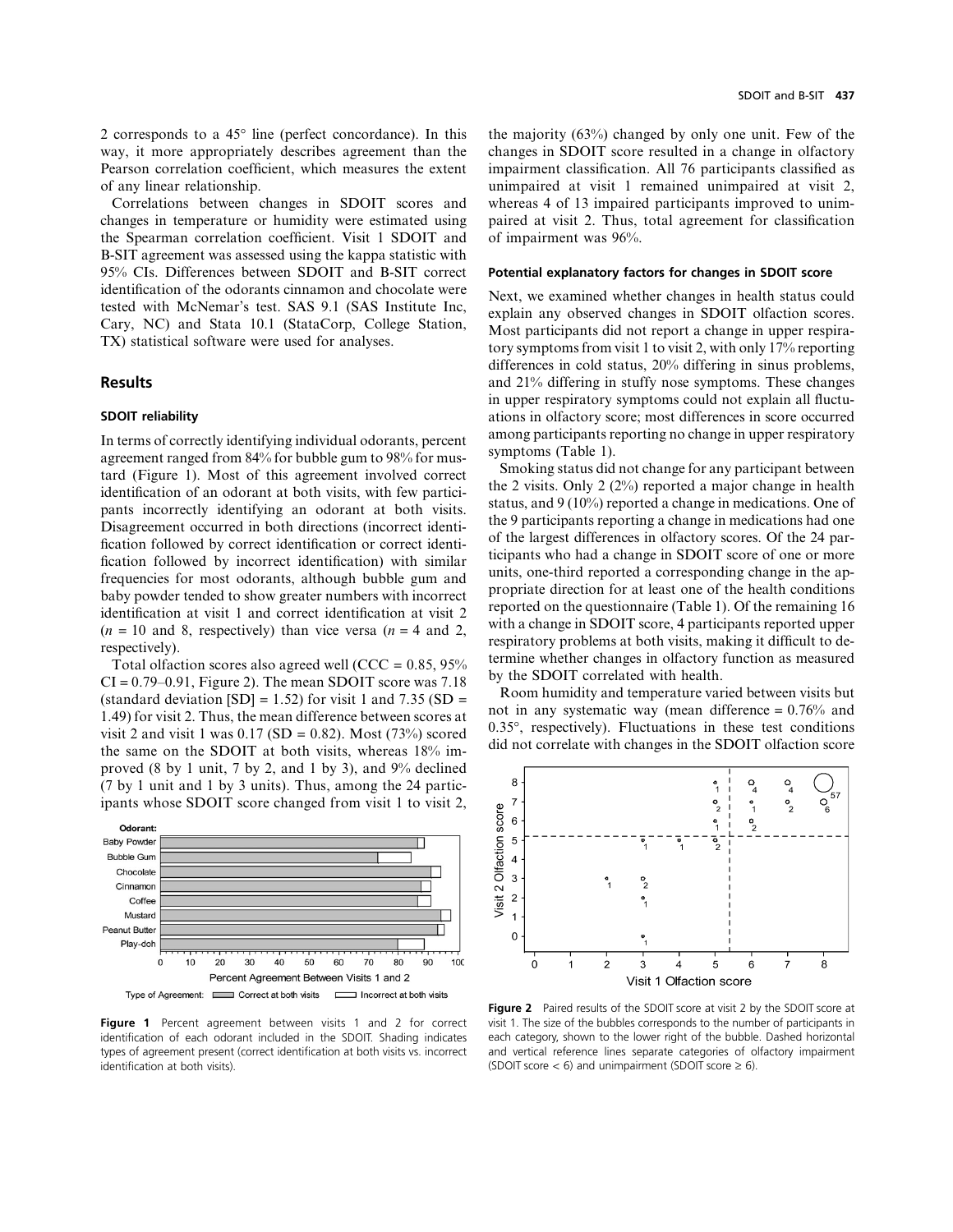### 438 E.M. Krantz et al.

#### Table 1 SDOIT score change by health status

| <b>External factors</b>     |         |             | SDOIT visit 2 score-SDOIT visit 1 score |                     |             |             |            |  |
|-----------------------------|---------|-------------|-----------------------------------------|---------------------|-------------|-------------|------------|--|
|                             |         | $-3(n = 1)$ | $-1 (n = 7)$                            | $0 (n = 65)$        | $1 (n = 8)$ | $2 (n = 7)$ | $3(n = 1)$ |  |
| Cold in past week           |         |             |                                         |                     |             |             |            |  |
| Visit 1                     | Visit 2 |             |                                         |                     |             |             |            |  |
| No                          | No      |             | 5                                       | 50                  | 8           | 6           |            |  |
| No                          | Yes     | lо          | $\overline{1}$                          | $\,8\,$             | 0           | 1           | 0          |  |
| Yes                         | No      | 0           | 0                                       | $\sqrt{5}$          | 0           | 0           | ∩          |  |
| Yes                         | Yes     | lo.         | 1                                       | $\mathsf{O}\xspace$ | 0           | 0           | O          |  |
| Sinus problems in past week |         |             |                                         |                     |             |             |            |  |
| Visit 1                     | Visit 2 |             |                                         |                     |             |             |            |  |
| No                          | No      |             | 4                                       | 46                  | 5           | 4           |            |  |
| No                          | Yes     | 0           | $\mathbf{1}$                            | $\overline{7}$      | 0           | 1           | 0          |  |
| Yes                         | No      | 0           | 0                                       | $\,$ 6 $\,$         |             |             | n          |  |
| Yes                         | Yes     | Iо          | $\overline{2}$                          | $\,$ 6 $\,$         |             | 1           |            |  |
| Stuffy nose currently       |         |             |                                         |                     |             |             |            |  |
| Visit 1                     | Visit 2 |             |                                         |                     |             |             |            |  |
| No                          | No      |             | 4                                       | 44                  |             | 6           |            |  |
| No                          | Yes     | Iо          |                                         | $\,8\,$             |             | 0           | O          |  |
| Yes                         | No      | 0           | 0                                       | $\,8\,$             |             | 10          |            |  |
| Yes                         | Yes     | O           | $\overline{2}$                          | 5                   |             |             |            |  |
| Smoke currently             |         |             |                                         |                     |             |             |            |  |
| Visit 1                     | Visit 2 |             |                                         |                     |             |             |            |  |
| No                          | No      |             | 6                                       | 63                  | 6           |             |            |  |
| No                          | Yes     | O           | 0                                       | $\mathsf{O}\xspace$ | 0           | 0           | ∩          |  |
| Yes                         | No      | Iо          | 0                                       | $\mathsf{O}\xspace$ | 0           | 0           | 0          |  |
| Yes                         | Yes     | lо          | 0                                       | $\mathbf{1}$        | っ           | 0           | 0          |  |
| Medication status           |         |             |                                         |                     |             |             |            |  |
| No change                   |         |             | 7                                       | 58                  |             |             | 0          |  |
| Change                      |         | Iо          | 0                                       | $\overline{7}$      |             | lo.         |            |  |
| Health status               |         |             |                                         |                     |             |             |            |  |
| No change                   |         |             | 6                                       | 64                  | 8           | 7           |            |  |
| Change                      |         | Iо          | $\mathbf{1}$                            | $\overline{1}$      | 0           | 0           | 0          |  |

Shaded cells indicate health changes consistent with SDOIT score change.

 $(r = -0.03, P = 0.80,$  for temperature;  $r = 0.10, P = 0.35,$  for humidity).

# SDOIT versus B-SIT

The mean B-SIT score at visit 1 was  $10.30$  (SD = 1.79). SDOIT impairment classification and B-SIT abnormal classification at visit 1 agreed for 96% of participants ( $\kappa = 0.81$ , 95% CI =  $0.63-0.99$ , Table 2). Of the 4 participants who disagreed on the 2 tests, 3 were classified as impaired by the SDOIT but normal by the B-SIT.

Identification of the odorant cinnamon varied by test. A greater proportion of participants correctly identified cinnamon in the SDOIT than in the B-SIT (93% vs. 79%, respectively,  $P = 0.003$ ). Seventy-one (79%) participants classified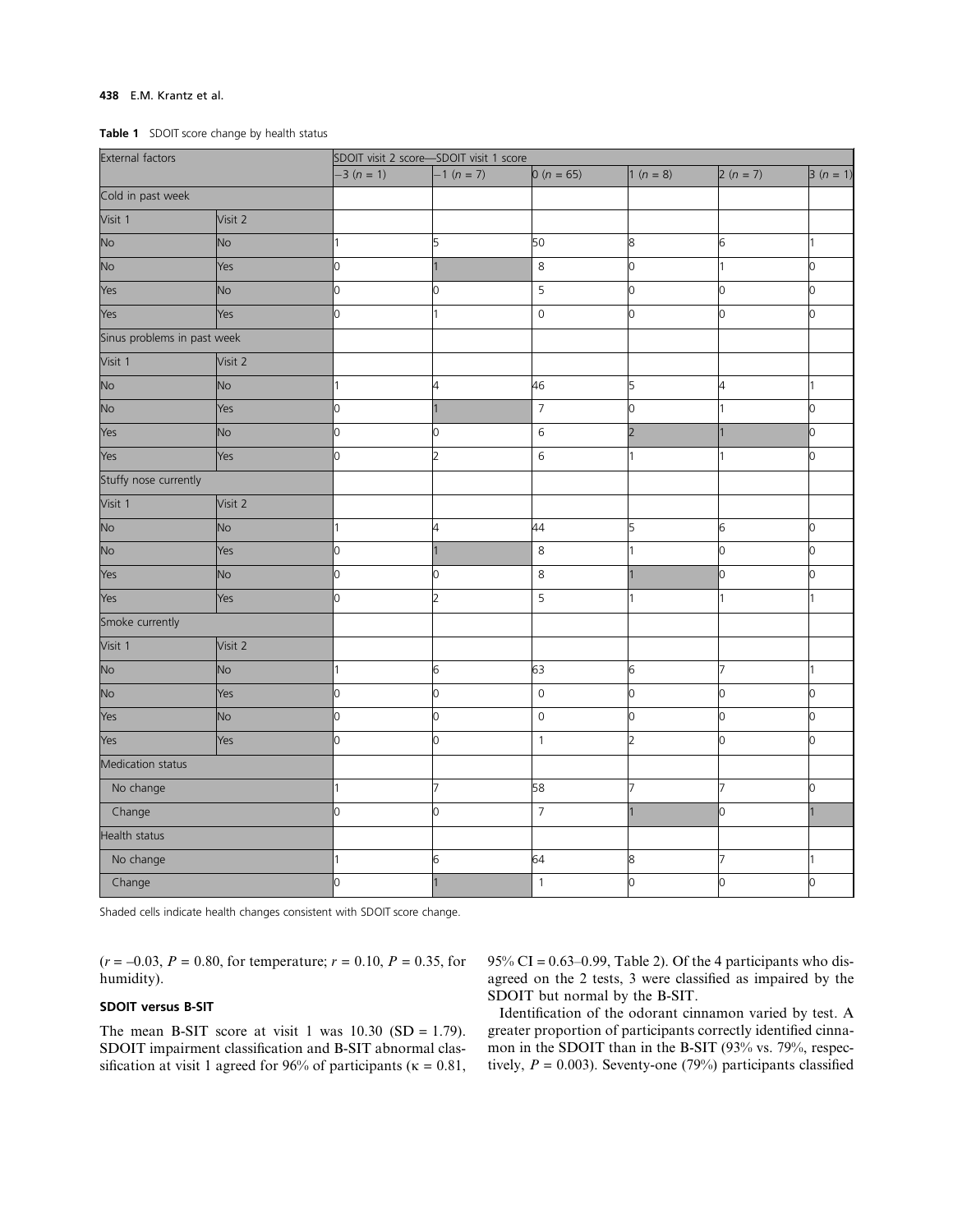Table 2 SDOIT versus B-SIT classifications

| SDOIT classification | <b>B-SIT classification</b> | Гоtal    |  |
|----------------------|-----------------------------|----------|--|
|                      | Normal                      | Abnormal |  |
| Unimpaired           | 76                          |          |  |
| Impaired             |                             | 10       |  |
| Total                | 79                          |          |  |

cinnamon the same (correct or incorrect) for both tests, whereas 16 (18%) correctly identified cinnamon in the SDOIT but not in the B-SIT, and 3 (3%) correctly identified cinnamon in the B-SIT but not in the SDOIT.

Chocolate was identified similarly in the SDOIT and the B-SIT with only 7 (8%) participants showing disagreement between the 2 tests ( $P = 0.26$ ). Unlike cinnamon, chocolate was identified correctly in the B-SIT by slightly more participants (96%) than in the SDOIT (92%).

### **Discussion**

The SDOIT showed good test–retest reliability when administered to adults on 2 different occasions separated by an average of 3 weeks. The CCC for the SDOIT (0.85) was similar to test–retest reliability coefficients reported for the UPSIT and the B-SIT (also known as the Cross-Cultural Smell Identification Test), which is the shortened version of the UPSIT (Doty et al. 1995). The majority of participants scored the same on the SDOIT at both visits. We did not exclude participants with nasal symptoms from participating although olfactory function would likely fluctuate because we wanted to be able to extend these results to epidemiological studies in the general population. In such studies, subjects are not excluded from testing because of acute nasal symptoms, but adjustments are made during the analytic process to control for the potential confounding. It is likely that the test's reliability in highly selected subjects as might be included in experimental or small clinical studies is underestimated.

Among participants whose SDOIT score did change between visits, half either reported a change in health consistent with the direction of change in score or reported upper respiratory symptoms at both visits. For this latter group, it is difficult to determine whether the change in SDOIT score corresponds to health because people experiencing sinus problems may have fluctuations in olfactory congestion, and this study did not have a measure of severity of symptoms. Still, adjusting for changes in health, including nasal symptoms and medication use, may be advisable when conducting longitudinal studies of olfactory functioning. We found no significant impact of testing conditions (ambient temperature and humidity) on changes in SDOIT scores.

Because not all participants with a change in SDOIT score reported either a consistent change in health or nasal symptoms at both visits, some of the small variability observed in

the SDOIT score is likely true test variability. Among participants with shifts in SDOIT score upon repeat testing, more increases in score were observed than decreases in score. Although it is possible that this tendency reflects some learning effects over the 3 weeks separating the visits, it is unlikely given the administration protocol. Within a single administration of the SDOIT, participants have a second opportunity to identify any odorants initially misidentified. The score is based on the total number correctly identified (e.g., 5 on the first presentation and 2 on the second would equal a score of 7/8). The SDOIT was designed to overcome some of the naming difficulties older adults may experience and to minimize the misclassification due to unfamiliar odorants. For example, a person may not have used Play-Doh and therefore not know the name of the odor but can correctly identify it once the name is known. This learning would occur within the first test. It is unlikely that a participant would be unable to learn the correct identification between these 2 presentations but be able to learn it within the next 3 weeks. In addition, the picture board used in the test contains 20 possible odorants, and participants do not know in advance that the same 8 odorants will be used each time, further minimizing potential learning effects for repeat measures. With longer follow-up periods, as in the years between examination phases in epidemiological studies, the potential impact of learning is diminished.

SDOIT classifications of impairment at the 2 separate visits also agreed very well, with only 4% of classifications disagreeing. Thus, the SDOIT is a good candidate for use in longitudinal studies examining change in olfactory impairment, for example, incidence of olfactory impairment. However, because the SDOIT exhibited some test variability, sensitivity analyses that exclude those who change impairment categories due to a one-unit shift in score may be warranted. Although 9 participants did change SDOIT scores by more than one unit, only 3 of the 9 also changed impairment status categories. The number of participants classified as olfactory impaired in this study was relatively small. However, the resulting prevalence of impairment observed in this sample is similar to what has been reported in populations, for the same age range (Murphy et al. 2002). Therefore, estimates of test–retest reliability from this study should be fairly representative of test characteristics when the SDOIT is used in a population of middle-aged and older adults.

In order to feasibly and efficiently measure health outcomes, large-scale epidemiological studies require standardized tools that are rapid, are relatively inexpensive, and present minimal burden to participants. In addition to having good reliability, the SDOIT meets these criteria. There is a standardized protocol for the SDOIT, the test only takes an average of 15 min to administer, and the cost is reasonably low. This test is also easy to maintain. Further, the SDOIT is generally well received by participants and considered an enjoyable experience. Thus, the SDOIT would be a suitable choice for measuring olfactory impairment in